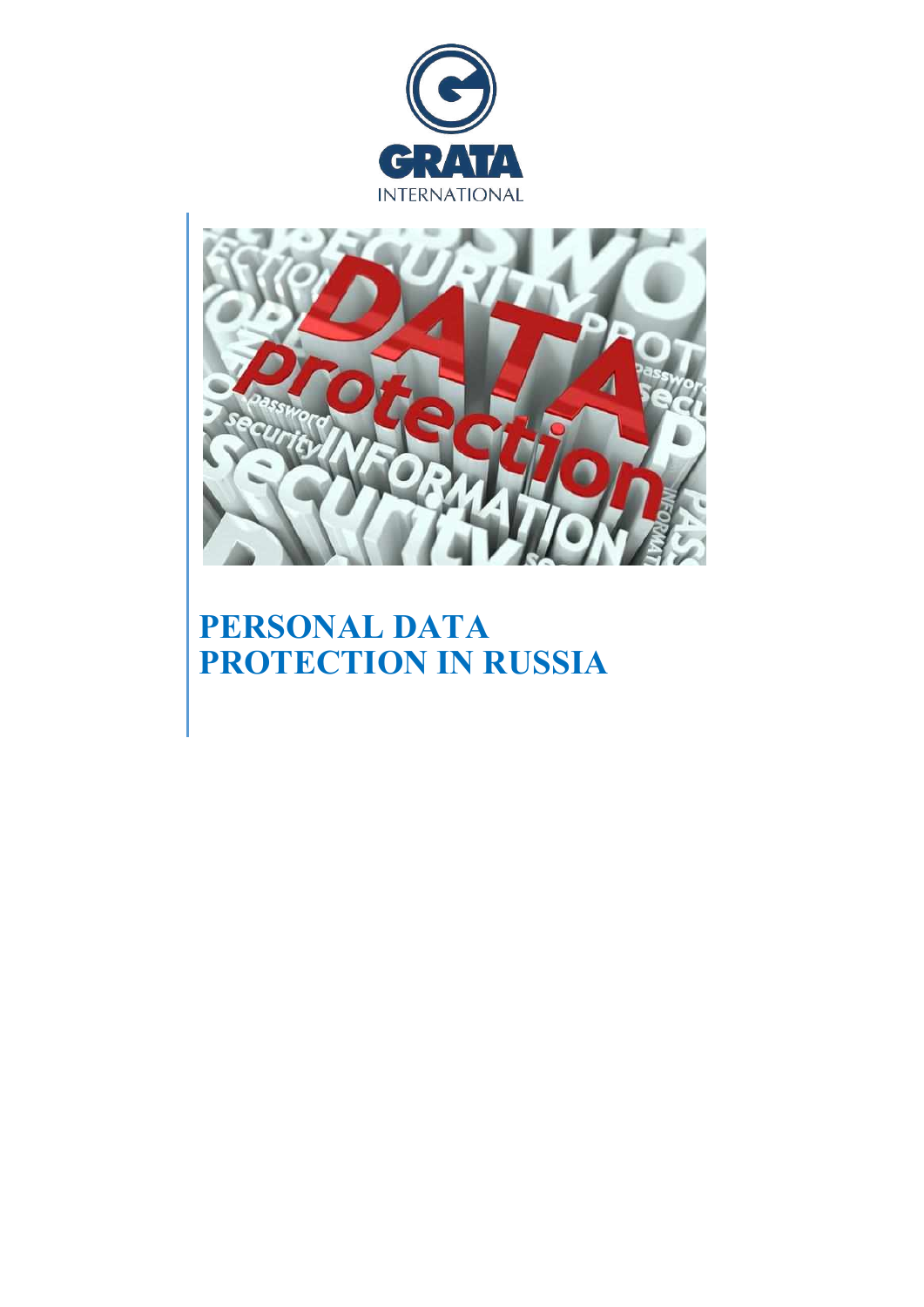# **1 Legislative Framework and Regulatory Authorities**

# **1.1 What are the principal laws on data protection?**

The Constitution of the Russian Federation (hereinafter – the "Constitution") establishes the right to privacy, including privacy of correspondence and telephone and other communications, for every individual (Art. 23) and prohibits collection, storage, use and dissemination of the information on an individual's private life without his/her consent (Art. 24). Art. 15 p. 4 of the Constitution also provides the universally recognised principles and rules of international law and international treaties of the Russian Federation are the integral part of its legal system, which applies to the Strasbourg Convention for the Protection of Individuals with regard to Automatic Processing of Personal Data (ETS No. 108) (hereinafter – the "Strasbourg Convention") that was ratified by Russia in 2005.

The principles and requirements in the domain of data privacy and data protection are contained in the Federal Law No. 149-FZ dated 27.07.2006 on Information, Information Technologies and Data Protection (hereinafter – the "Information Protection Act"), and the Federal Law No. 152-FZ dated 27.07.2006 on Personal Data (hereinafter – the "Personal Data Act").

# **1.2 Are there any other law and regulatory acts that impact data protection?**

Chapter 14 of the Labour Code of the Russian Federation provides the requirements to employers in connection with employees' personal data protection. The decrees of the President of the Russian Federation, the decisions of the Government of the Russian Federation and the orders of the Federal Service for Supervision of Communications, Information Technology and Mass Media, Federal Service for Technical and Export Control ("FSTEC"), and the Federal Security Service ("FSS") adopted on the basis of the Personal Data Act, an Information Protection Act and other federal laws establish detailed administrative regulations and requirements regarding data protection in Russia. The Code on Administrative Offences of the Russian Federation (hereinafter –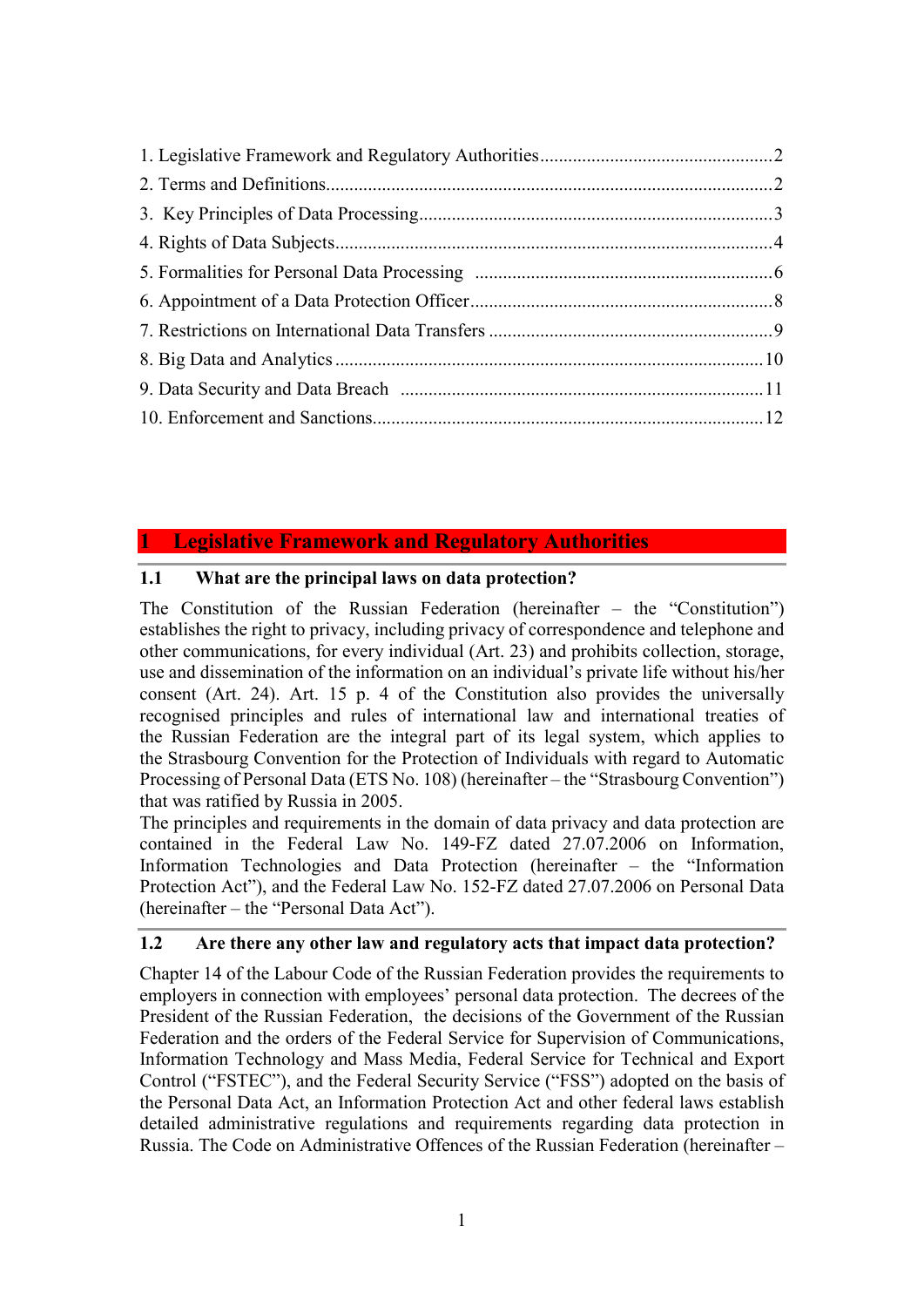<span id="page-2-0"></span>the "Administrative Code") establishes liability for violation of the rules and requirements for data processing and protection.

# **1.3 Is there legislation that impacts data protection in specific sectors?**

Provisions regarding data protection specific to certain sectors are contained, in particular, in the Federal Law No. 126-FZ "On Communication", the Air Code of the Russian Federation (Art. 85.1), the Federal Law No. 395-1-FZ on Banks and Banking Activity, the Federal Law No. 323-FZ on the Fundamentals of Protection of the Health of Citizens in the Russian Federation, the Federal Law No. 79-FZ "On State Civil Service in the Russian Federation", etc.

# **1.4 Which regulatory authority(ies) is (are) supervising data protection?**

The principal authorised body for the protection of the rights of subjects of personal data, which is responsible for ensuring control and supervision over the compliance of processing of personal data with the requirements of Personal Data Act is the Federal Service for Supervision of Communications, Information Technologies and Mass Media (the abbreviated appellation in Russian is "*Roskomnadzor*"). Its official website in English can be found at [http://eng.rkn.gov.ru/.](http://eng.rkn.gov.ru/) *Roskomnadzor* reports to the Ministry of Telecom and Mass Communications of the Russian Federation (the abbreviated appellation in Russian is "*Minkomsvyazy*").

# **2 Terms and Definitions**

# **2.1 What are the key definitions used in the data protection legislation?**

# <span id="page-2-1"></span>**"Personal Data"**

Any information relating directly or indirectly to an identified or identifiable individual (the data subject).

# **"Biometric Personal Data"**

Data characterising physiological and biological particular features of a human, on the basis of which his/her identity may be ascertained*.*

# **"Special Categories of Personal Data"**

Russian laws do not contain the concept of "sensitive personal data"; instead, the concept of "special categories of personal data" is envisaged by the Personal Data Act, and includes any information that relates to nationality, racial or ethnic origin, political opinions, religious or philosophical beliefs and the state of health or private life.

# **"Data Operator"**

A state or municipal body, legal entity or individual, that organises and/or carries out (alone or jointly with the other persons) the processing of personal data and which also determines the purposes of personal data processing, content of personal data and actions (operations) related to personal data.

# **"Data Subject"**

An identified or identifiable individual (physical person)

# **"Cross-border Transfer of Personal Data"**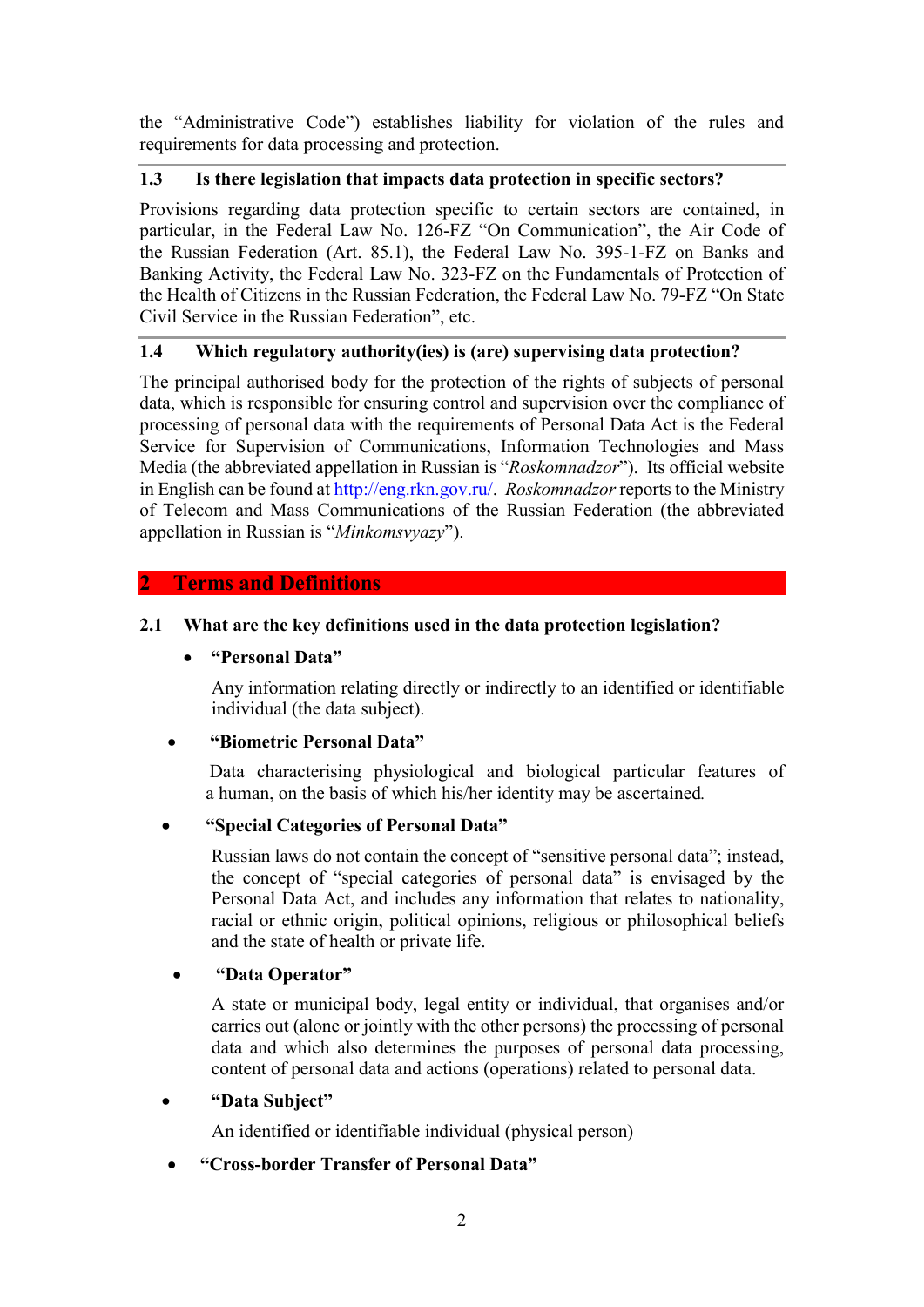<span id="page-3-0"></span>Transfer of personal data to a foreign state, foreign state agency, foreign national or legal entity*.*

**"Database"**

An accumulation of independent materials (articles, calculations, regulations, court decisions and other similar materials) systematised so that these materials may be found and processed by an electronic computer*.*

#### **"Personal Data Information System"**

An accumulation of personal data contained in personal databases and information technologies and technical means providing for processing thereof*.*

#### **"Search Engine"**

An information system that carries out upon enquiry of a user search in Internet for information with particular content and provides to the user the information on the address of an Internet site page for the purposes of access to the requested information on Internet sites owned by other persons, except for information systems used for performance of state and municipal functions, provision of state and municipal services, as well as for exercise of other public authorities providedfor by federal laws*.*

#### **3 Key Principles of Data Processing**

#### **3.1 What are the key principles that apply to the processing of personal data?**

#### **Lawful basis for processing**

Processing of personal data must be done on a lawful and fair basis. The Personal Data Act establishes, in particular, the following lawful grounds for processing of personal data: (1) a consent in writing is granted by the data subject, or processing is carried out; (2) to achieve the goals provided for by an international treaty of the Russian Federation or a law, to exercise and perform functions and powers assigned to and obligations imposed on an operator by the legislation – to administer justice, enforce a judgement or an act of another authority or official; (3) to exercise powers of the federal executive authorities, state extra-budgetary funds, executive state authorities of the constituent entities of the Russian Federation, municipal authorities and functions of organisations involved in the provision of relevant state and municipal services; (4) to perform professional activities of a journalist and/or the lawful activities of mass media, or scientific, literary or other creative activities, or processing is required; and (5) for performance of the contract to which the data subject is a party or a beneficiary.

#### **Transparency**

A data subject has the right to be informed when his/her personal data is being processed by the data operator. The data operator must, *inter alia*, provide to the data subject the information on (1) the purposes and methods of processing of personal data, (2) its name and location (address), (3) the personal data being processed and the sources from which it has been received, (4) the persons who have access to personal data (except for the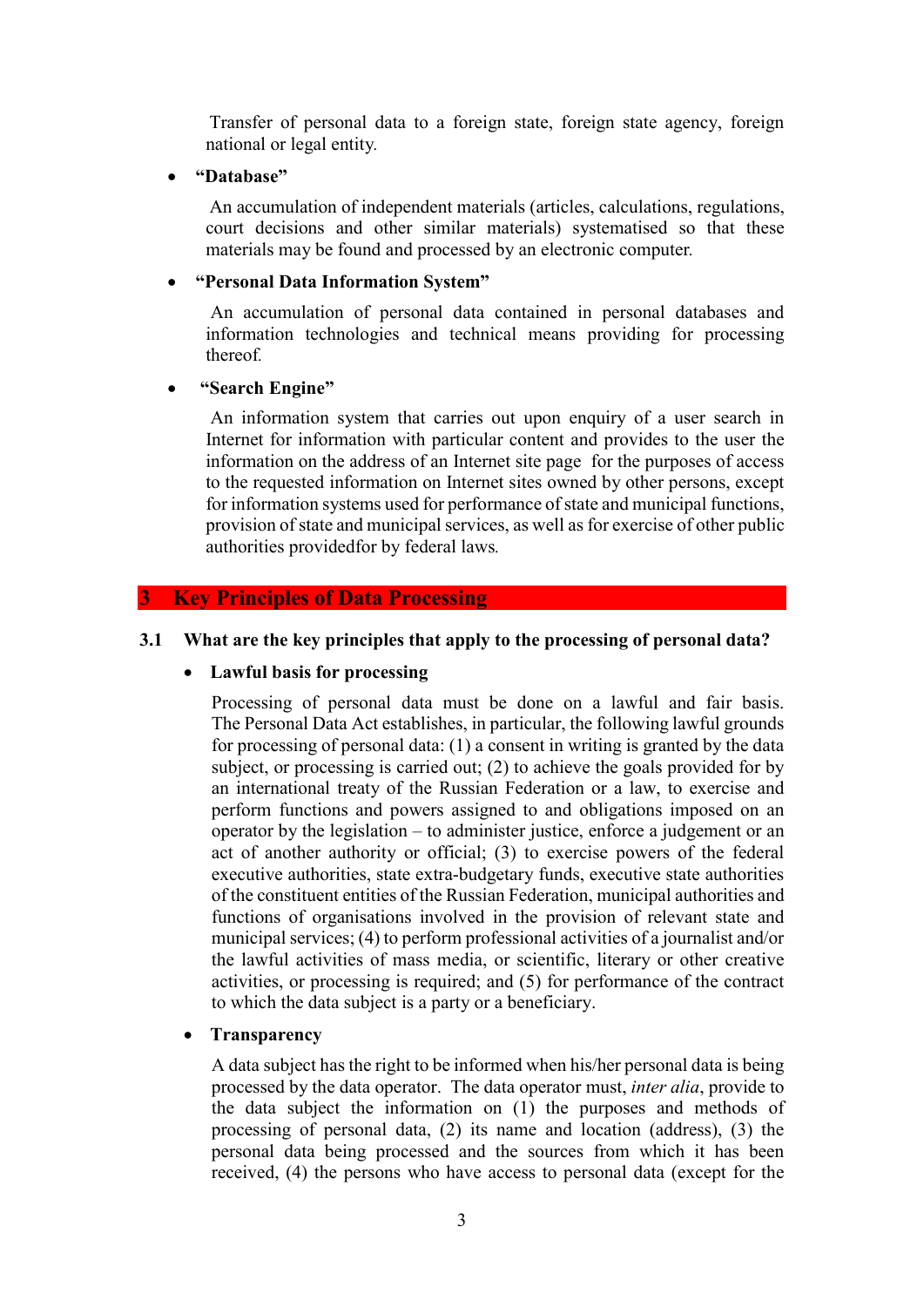<span id="page-4-0"></span>employees of the data operator), (5) the term of processing and retention of personal data, and (6) all other information (as applicable) required to ensure the transparent processing of personal data.

#### **Purpose limitation**

Processing of personal data must be limited to the achievement of objectives (purposes) which have to be specific, defined in advance and legitimate. Processing of personal data that is not consistent with the purposes of such processing is not allowed.

## **Data minimisation**

Processing should be carried out only with respect to personal data that is consistent with the purposes of processing of personal data. The content and volume of personal data to be processed must fully correspond to the claimed purposes of data processing. The processed personal data shall not be excessive as to the claimed purposes of data processing.

## **Proportionality**

The personal data must be accurate, sufficient and, where necessary, kept up to date in accordance to the purposes of data processing. The data operator must take all necessary measures (or procure for taking the measures) required to erase personal data, or adjust/rectify incomplete or inaccurate data.

## **Retention**

Retention (storage) of personal data must be carried out in a form which allows defining the data subject and for a period no longer than is required for the purposes of processing of personal data, unless the specific term of storage or retention of personal data is set forth by law or by the agreement to which the data subject is a party, beneficiary or guarantor. Personal data which is processed must be destructed or depersonalised as soon as the objectives (purposes) of data processing are achieved, or in cases where the achievement of such purposes is no longer effective or necessary, unless it is otherwise provided by the federal law.

# **Division of databases of personal data**

It is not permitted to consolidate databases of personal data which is being processed for incompatible purposes.

# **4 Rights of Data Subjects**

## **4.1 What are the key rights that data subjects have in relation to the processing of their personal data?**

#### **Access to data**

An individual (data subject) has the right to access his/her data which is being processed by the data operator. The individual (or his/her representative) may file a request with the data operator containing the details of the passport (or another identification document) of the individual or his/her representative and the information on respective relationship between him/her and the data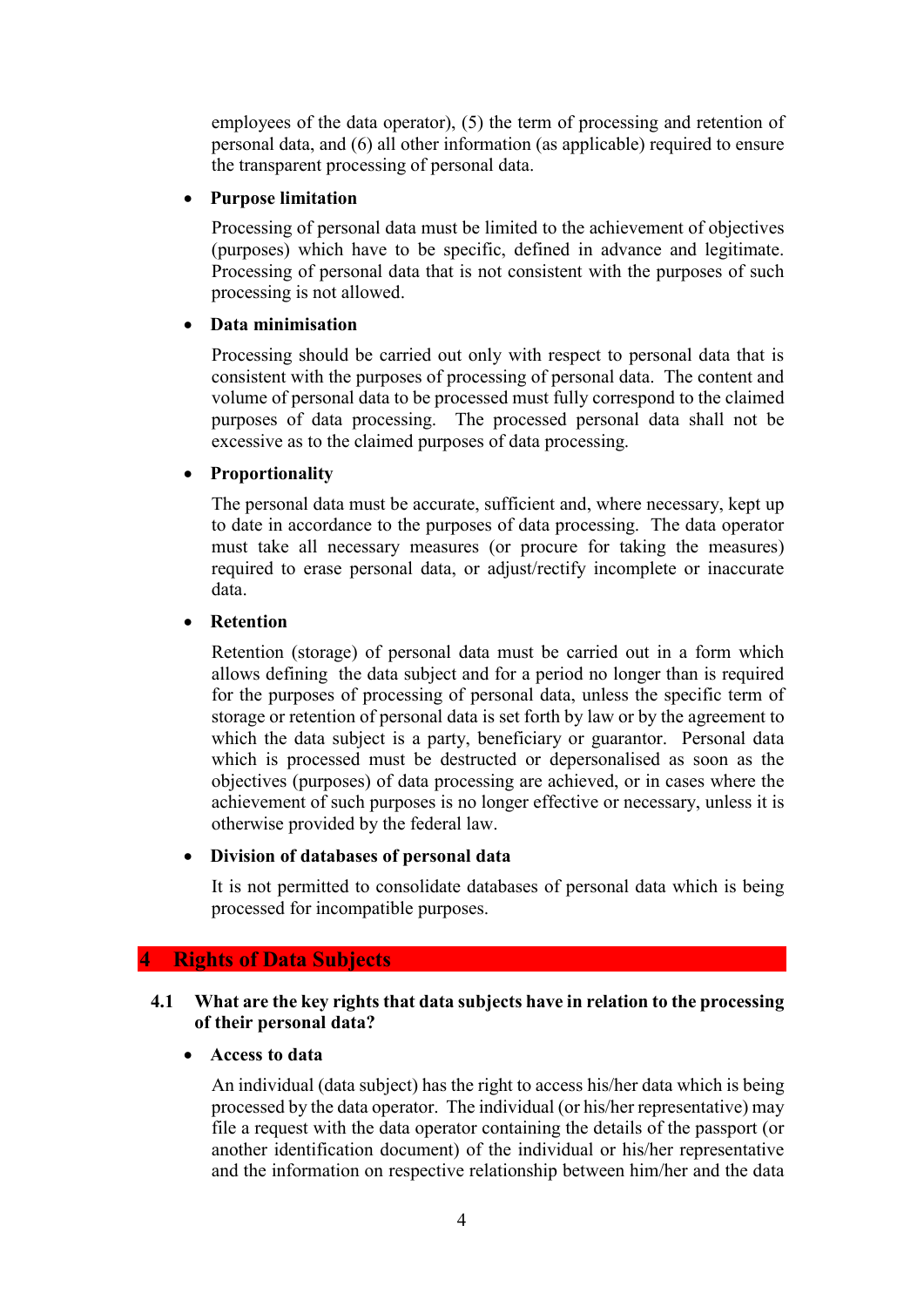operator. Such a request may be submitted as an electronic document and contain an e-signature. Upon receipt of the request, the data operator must confirm the fact of data processing and provide to the data subject all the necessary information, including (1) its name and location (address), (2) the purposes and methods of processing of personal data, (3) the personal data being processed and the sources from which it has been received, (4) the persons who have access to personal data, (5) the term of processing and retention of personal data, and (6) all other information required by the law and requested by the data subject. If the required information has not been provided in full by the data operator within 30 days from the original request (unless a shorter period is provided for by the law), the data subject is entitled to submit a repetitive request for provision of access to his/her personal data or the information regarding it. In certain cases, the data subject's right to access may be limited, as prescribed by the federal law.

#### **Correction and deletion**

The data subject may request the data operator to correct or adjust his/her personal data in cases where it is incomplete or inaccurate. The data subject may also request the data operator to block the personal data, unless it is not prohibited by law. Furthermore, the data subject is entitled to request the data operator to delete his/her personal data if such data is incomplete, inaccurate, is being processed in violation of the law or unnecessary for the purposes of data processing.

#### **Objection to processing**

The data subject may raise an objection to processing of his/her personal data by the data operator or withdraw his/her consent to the data processing. Except where the personal data processing cannot be terminated or would result in violation of the law (e.g., labour law), the data operator must discontinue the data processing. Otherwise, the data subject will be able to enforce his/her rights by all available legal remedies.

#### **Objection to marketing**

Personal data may be processed for the purposes of marketing (e.g., by way of direct communications with a respective customer) only with the preliminary consent of the respective data subject. The burden of proof that the data subject's consent has been received rests with the data operator. The data operator must immediately discontinue the processing of the data subject's personal data upon the respective request of the latter.

#### **Objection to taking decisions on the basis of personal data automated processing**

It is prohibited to take decisions that involve legal consequences for the data subject or otherwise concerning his/her rights and lawful interests exclusively on the basis of automated processing of the personal data, unless the data subject has granted a specific written consent for this and in other cases it has been providedfor by the federal laws.

#### **Complaint to relevant data protection authority(ies)**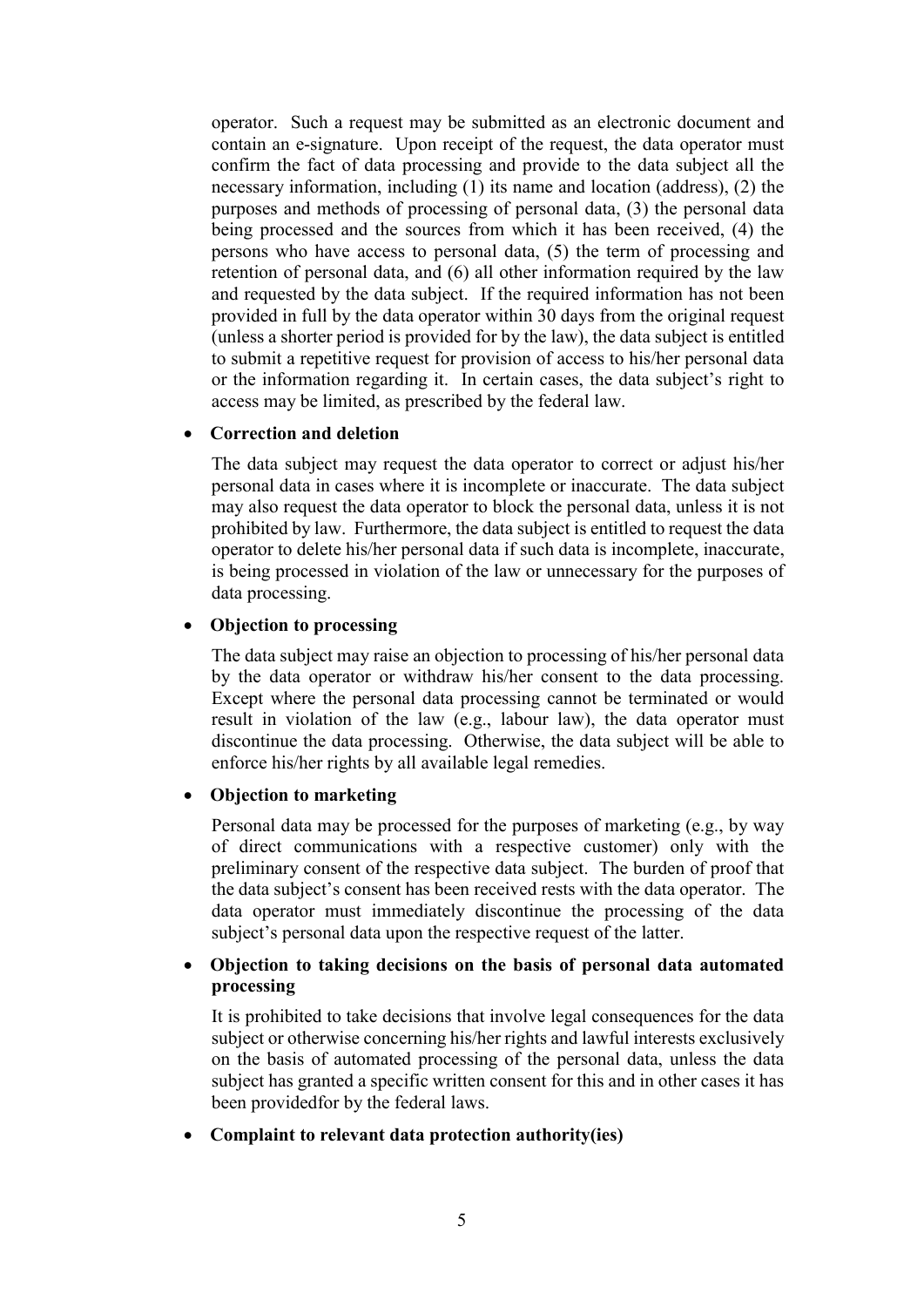<span id="page-6-0"></span>In the event that the data subject believes that the data operator is processing his/her personal data in violation of the Personal Data Act or applicable laws, or otherwise infringing upon his/her rights and freedoms, the data subject is entitled to file a complaint with *Roskomnadzor*, or bring a civil action with a court. The data subject may avail herself of other legal remedies, including the reimbursement of losses and moral damages.

#### **5 Formalities for Personal Data Processing**

#### **5.1 Is registration or notification to the relevant data protection regulatory authority(ies) required for processing of personal data?**

The data operator must notify *Roskomnadzor* of its intention to process personal data before processing, in order to be recorded with the register of data operators. The notification may be submitted by the data operator in paper form or electronically. *Roskomnadzor* shall enter the information contained in the notification submitted by the data operator in the register of data operators within 30 days from the receipt of such notification. The data operator may start processing personal data in accordance with the relevant purposes and methods (as described in the notification) upon registration in the register of data operators maintained by *Roskomandzor*. The information in the register of data operators is publicly available (except for the information on technical means of data protection) (in Russian) at [http://rkn.gov.ru/personal-data/register/.](http://rkn.gov.ru/personal-data/register/) The data operator is also obliged to notify *Roskomnadzor* of any changes in the information provided in its original notification and upon termination of the personal data processing.

## **5.2 Who must register with/notify the relevant data protection authority(ies)? (E.g., local legal entities, foreign legal entities, representative or branches of foreign legal entities subject to the relevant data protection legislation.)**

Under the Personal Data Act, every data operator that is involved in the processing of any categories of personal data in the territory of Russia, and who uses a personal data information system or personal data database is obliged to file a notification with *Roskomnadzor* in order to be registered in the register of data operators. According to the official position of *Roskomnadzor*, the notification/registration requirement applies to Russian legal entities and representatives/branch offices of foreign legal entities that are involved in data processing in the territory of Russia. At the same time, foreign legal entities are subject to compliance with other rules of Russian laws regarding data protection if they process personal data of citizens of the Russian Federation. Furthermore, in the event that a data operator commissions processing of personal data to a third party (subject to consent in writing of the respective data subject), the data operator is still under the obligation to notify *Roskomnadzor* on personal data processing.

# **5.3 Are there any exemptions to the registration/notification requirement?**

The data operator is exempt from the obligation to notify *Roskomnadzor* in the cases provided for by the Personal Data Act, in particular, on processingof the personal data: (1) obtained in accordance with the labour law;

(2) received under a contract to which the respective data subject is a party, provided that such personal data is not transferred to third parties without the data subject's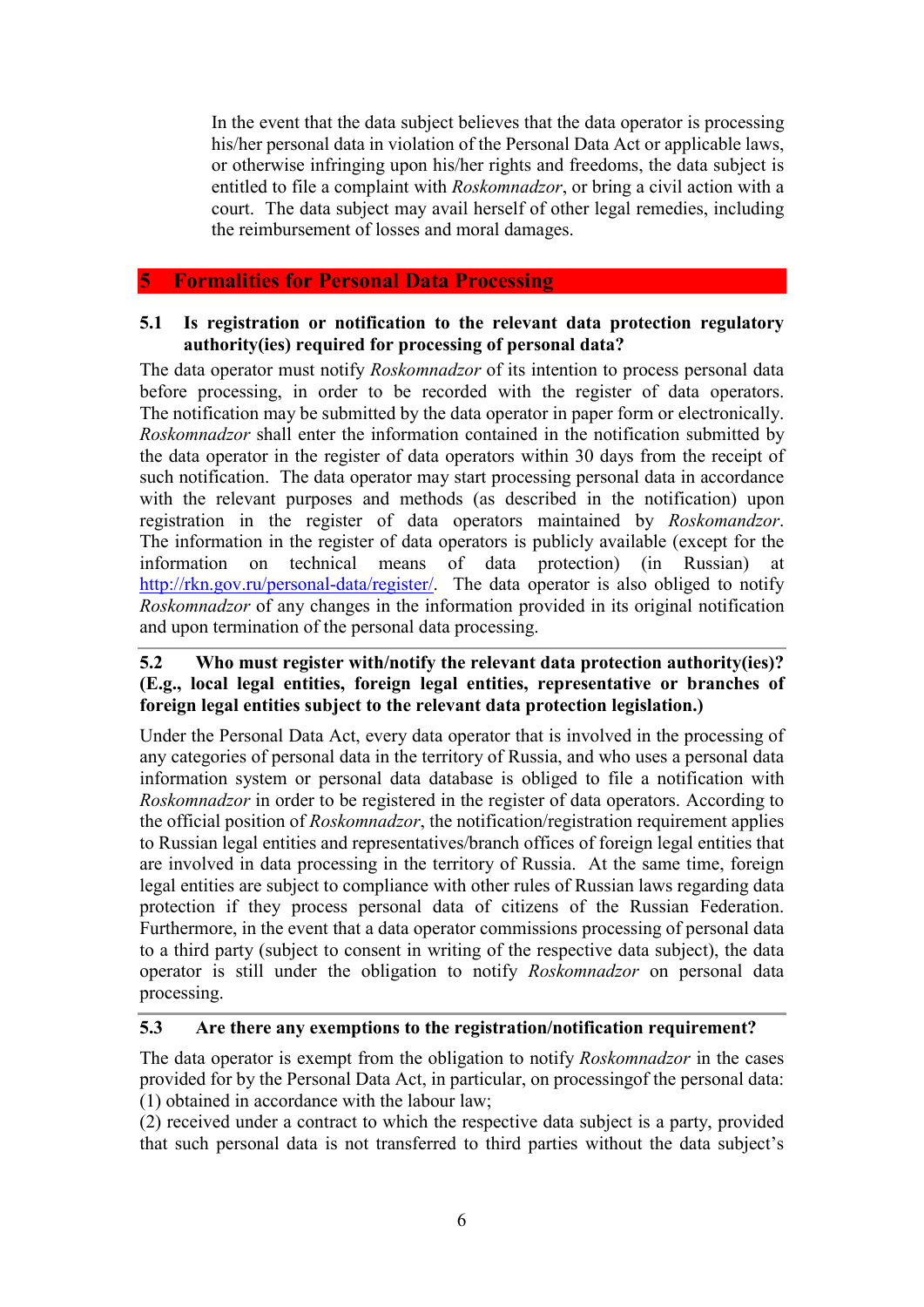consent, and only used to perform the contract or to enter into further contracts with the data subject;

(3) related to a certain type of processing by a public association or religious organisation acting under the applicable laws, provided that such personal data is not distributed or disclosed to third parties without the data subject's consent;

(4) made by the data subject publicly available;

(5) consisting only of the surname, first name and patronymic of the data subject;

(6) which is necessary for granting the data subject onetime access into the premises where the data operator is located, or in certain other cases;

(7) contained in the state automated information systems or in the state information systems created for the purposes of the state security and public order;

(8) processed without the use of automatic systems under the applicable laws subject to the compliance with the rights of the data subject; and

(9) processed in accordance with the laws and regulations related to the transport security.

## **5.4 What information must be included in the notification?**

The following information must be included in the notification:

- the name and address of the data operator;
- the purpose of personal data processing;
- $-$  the categories of personal data;
- the categories of data subjects whose data is being processed;
- the legal grounds for processing of personal data;
- $-$  the list of actions towards personal data;
- $-$  the description of methods of personal data processing;
- the description of the information systems and the security measures (including encryption) being taken for personal data protection;
- the full name and contact details of the Data Protection Officer;
- $\theta$  the start date of processing personal data;
- the term of processing or the condition for termination of processing personal data;
- whether the cross-border data transfer of personal data is carried out in the course of the personal data processing; and
- the location of the databases containing the personal data of the citizens of the Russian Federation.

In the event that incomplete or inaccurate information is provided in the notification, *Roskomnadzor* may require the operator to make the information precise before it is entered into the register of data operators.

#### **5.5 What is the fee per registration (if applicable)?**

Registration in the register of data operators does not require the payment of any state or official fee.

## **5.6 What are the sanctions for failure to register/notify the regulatory authority?**

A failure to submit to *Roskomnadzor* a notification on processing of personal data for the registration in the register of data operators may result in an administrative fine of up to RUB 5,000 on a legal entity. Also, the processing of personal data without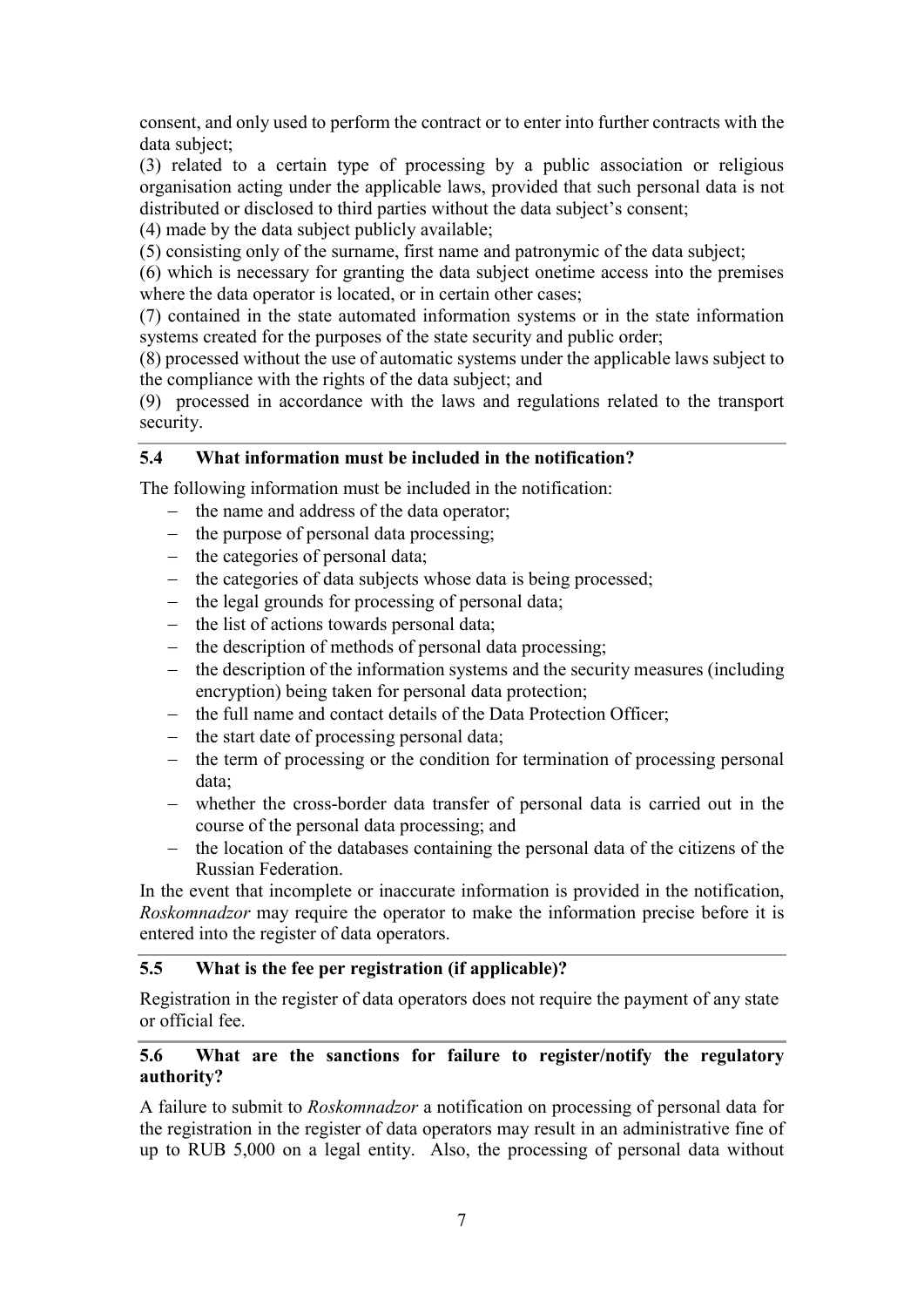<span id="page-8-0"></span>the notification of *Roskomnadzor* where such notification is required under the Personal Data Act will result in an administrative fine of up to RUB 10,000 for a legal entity.

# **5.7 How frequently must registrations/notifications be renewed (if applicable)?**

Registration in the register of data operators is carried out on the permanent basis and does not require renewal. However, the data operator must notify *Roskomnadzor* of any amendments of information in the register of data operators, as well as the termination of the data processing, within 10 working days from the respective amendment or termination date.

# **6 Appointment of a Data Protection Officer**

# **6.1 Is the appointment of a Data Protection Officer mandatory or optional?**

The data operator that is a legal entity (company) must appoint a Data Protection Officer. In all other cases, the appointment of the Data Protection Officer will be optional. The main advantage of voluntarily appointing the Data Protection Officer is that the respective person will be monitoring the organisation of the data processing within the premises of the data operator and compliance by the data operator and its employees with the data protection laws and regulatory acts. Another advantage is that the Data Protection Officer will be directly in charge with dealing with data subjects' applications or requests.

# **6.2 What are the sanctions for failing to appoint a mandatory Data Protection Officer where required?**

A failure to appoint a Data Protection Officer where such appointment is mandatory may result in the administrative fine of up to RUB 10,000 on the data operator (the respective breach may be revealed upon results of an inspection by *Roskomnadzor*).

# **6.3 Are there any specific qualifications for the Data Protection Officer required by law?**

Data protection laws do not establish any specific qualifications for the Data Protection Officer to be appointed by the data operator. As a matter of practice, the Data Protection Officer should be an employee within the IT, administrative, legal or accounting department of the data operator who has sufficient knowledge of the requirements regarding data processing and protection set forth by the applicable legislation and the clarifications (official positions) of the Ministry of Telecom and Mass Communications of the Russian Federation and *Roskomnadzor* regarding application thereof.

# **6.4 What are the responsibilities of the Data Protection Officer, as required by law or typical in practice?**

Under the Personal Data Act, the Data Protection Officer shall be obliged, in particular: (1) to perform internal control over the compliance by the data operator (its employees) of the data protection legislation, including over the requirements to data protection established by the Government of the Russian Federation and other authorised bodies; (2) to notify the employees of the data operator about the relevant provisions of the data protection legislation, internal regulations (policies) on the issues of personal data processing, requirements to data protection; and (3) to organise the processing of applications and requests of the data subjects (or their representatives) and perform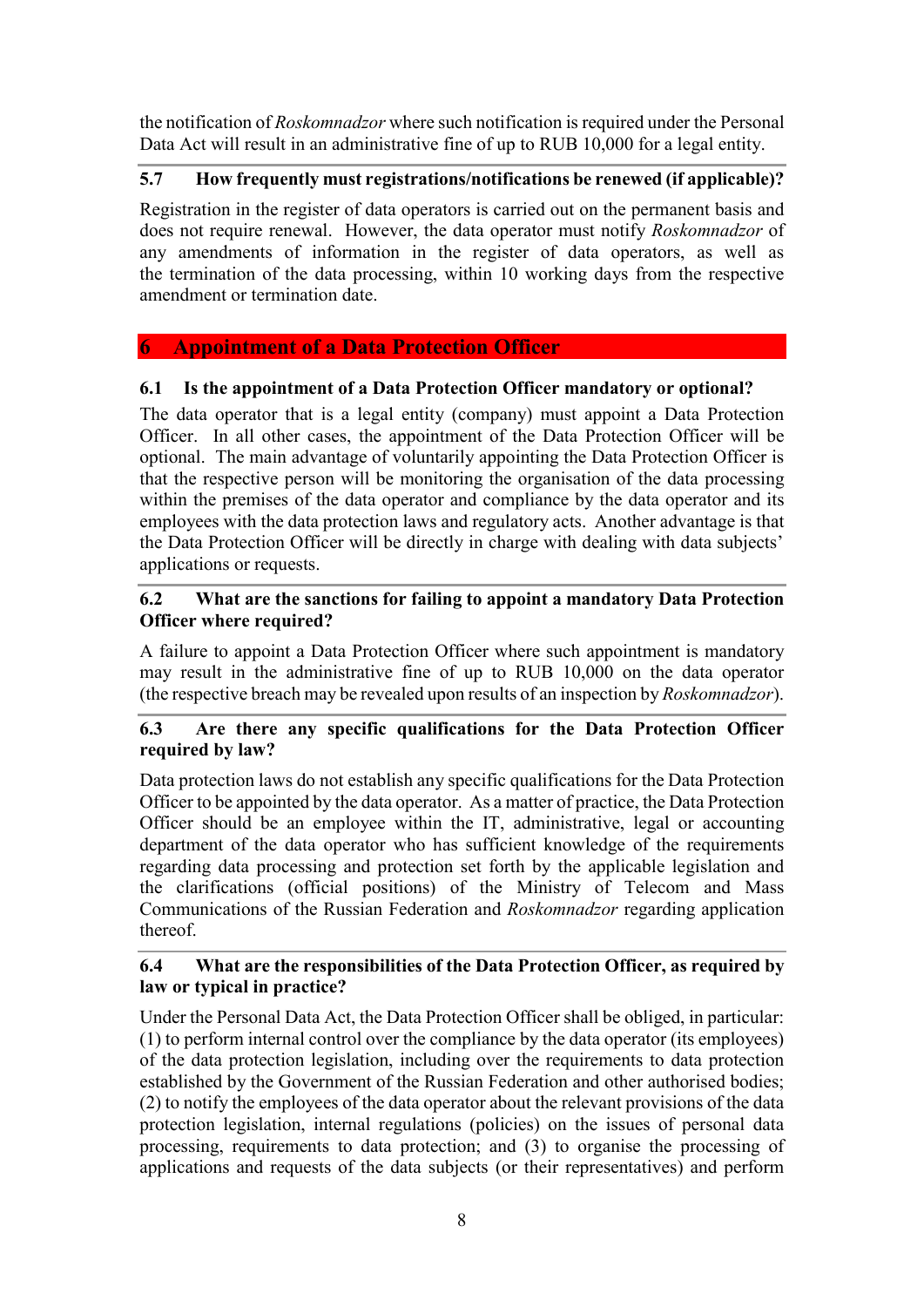<span id="page-9-0"></span>necessary control over such processing. Other responsibilities may be provided by the internal corporate regulations (local acts) of data operators. The Data Protection Officer shall receive specific instructions from the data operator's CEO and shall report directly to the CEO according to the Personal Data Act.

## **6.5 Must the appointment of a Data Protection Officer be registered/notified to the relevant data protection authority(ies)?**

The information on the Data Protection Officer must be included in the notification to be submitted by the data operator with *Roskomnadzor* and recorded in the register of data operators. Please see question 5.4 above.

# **7 Restrictions on International Data Transfers**

## **7.1 Are there any restrictions on the transfer of personal data abroad?**

Before transferring personal data of Russian nationals to other countries, every data operator must ensure that the rights and interests of the respective data subject are fully protected in the "adequate manner" in the respective jurisdiction. The jurisdictions which provide "adequate protection" of the rights and interests of data subjects include: (a) all the countries that are signatories to the Strasbourg Convention; (b) the countries included in an official list adopted by *Roskomnadzor*, in particular, Australia, Argentina, Canada, Israel, United Mexican States, and New Zealand.

Cross-border data transfer to any jurisdiction with the "adequate protection" level is not subject to any restriction, provided that the goals of such transfer are in line with the goals of the initial collection of the respective personal data.

At the same time, cross-border transfer of personal data to countries which do not provide the "adequate protection" is permitted only in the following cases:

- the written consent of the respective data subject has been received;
- the cross-border data transfer is allowed under the international treaties to which Russia is a party;
- $\hbox{–}$  the cross-border data transfer is allowed under the applicable laws if it is necessary for the purposes of protection of the Russian constitutional system, the national state defense and state security as well as secure maintenance of the transportation system, protection of interests of individuals, society and state in the transportation sphere from illegal intrusion;
- the cross-border data transfer is carried out for the performance of the contract to which the data subject is a party; or
- the cross-border data transfer is required to protect the data subject's life, health or other vital interests and it is impossible to obtain his/her prior consent in writing.

Furthermore, under the Personal Data Act, cross-border data transfer may be prohibited or restricted for the purposes of protection of the foundations of constitutional system of the Russian Federation, morality, health, rights, and lawful interests of citizens, national defence and security.

## **7.2 Which mechanisms companies typically utilise to transfer personal data abroad in compliance with applicable transfer restrictions?**

Typically, companies that are acting as data operators would verify whether or not the country to which personal data is transferred to is a party to the Strasbourg Convention or included in the list of countries adopted by *Roskomnadzor* that provides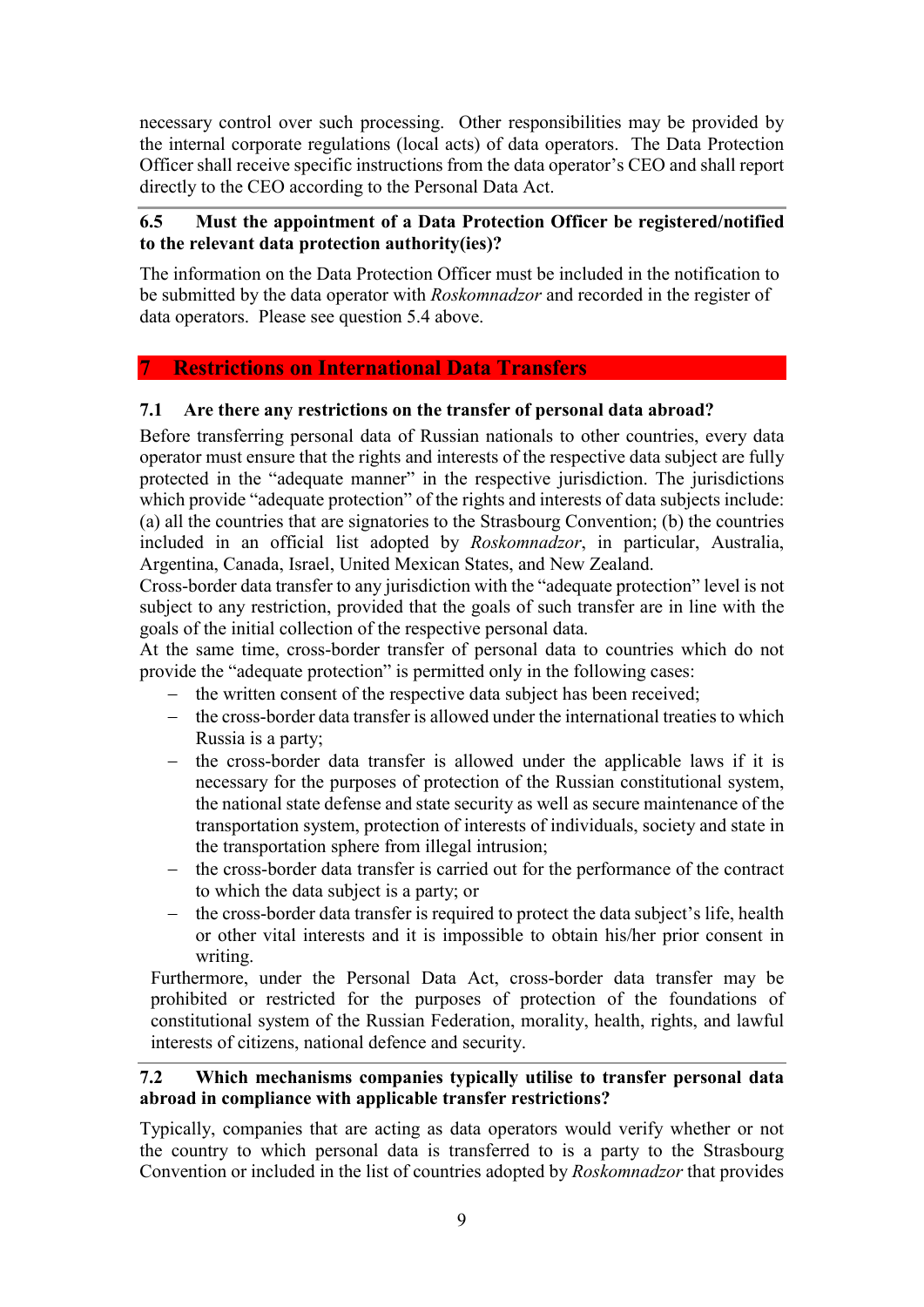<span id="page-10-0"></span>an "adequate protection". In the event the country (countries) to the territory of which the transfer of the personal data of Russian nationals is intended does (do) not provide an "adequate protection" of the rights and interests of data subjects and/or the goals of such transfer are not in line with the goals of the initial collection of the respective personal data, the data operators would obtain written consents from the respective data subjects for cross-border transfer and execute agreements on personal data processing with the third parties to whom the personal data is transferred. After that, they would proceed with cross-border data transfers in accordance with their internal corporate regulations or policies.

#### **7.3 Do transfers of personal data abroad require registration/notification or prior approval from the relevant data protection authority(ies)?**

It is not required to register with *Roskomnadzor* or to have approvals by the letter of cross-border transfer of personal data or entering into the agreements on personal data processing. However, the data operator must notify *Roskomnadzor* on cross-border transfer of the personal data in the notification for the purposes of registration in the register of data operators (please see question 5.4 above).

## **8 Big Data and Analytics**

## **8.1 Is the utilisation of big data and analytics permitted? If so, what due diligence is required, under applicable law or binding guidance issued by the relevant data protection authority(ies)?**

Although Russian data protection laws do not prohibit the utilisation of big data and analytics in general, according to Art. 16 of the Personal Data Act, any decisions or solutions should not be taken on the basis of automated processing of personal data only, which may involve certain legal effects concerning data subjects or otherwise significantly affect their rights and interests unless the respective data subject has granted a specific written consent to be subject to such a decision or solution, or in the other cases provided for by federal laws that establish measures to safeguard the data subject's rights and legitimate interests. In this case, the data operator must describe to the data subject the general principles of adoption of the decision on the basis of automated processing of his/her personal data and identify potential legal effects of the same, to provide to the data subject the opportunity to object, as well as to describe the procedures for protection by the data subject of his/her rights in this connection. Furthermore, in the event that big data includes biometric personal data obtained in the course of CCTV or other video monitoring, the requirements described in question 7.1 apply, as well as the requirement to use and store such personal data, if outside the information systems, on the tangible media that provide for protection thereof from illegal or accidental access, destruction, alteration, copying, transfer, dissemination. In practice, however, the above-mentioned general rules are rarely applied in the course of utilisation of big data and analytics.

In 2017 a working group for Internet development matters under the administration of the President of the Russian Federation started developing a draft federal law regulating usage of Big Data that will provide, in particular,for the common standards for storage and collection of Big Data and unified user agreement for data usage for all the companies operating in Russian segment of Internet.

The Fund for Development of Internet Initiatives is also preparing its alternative draft federal law on Big Data.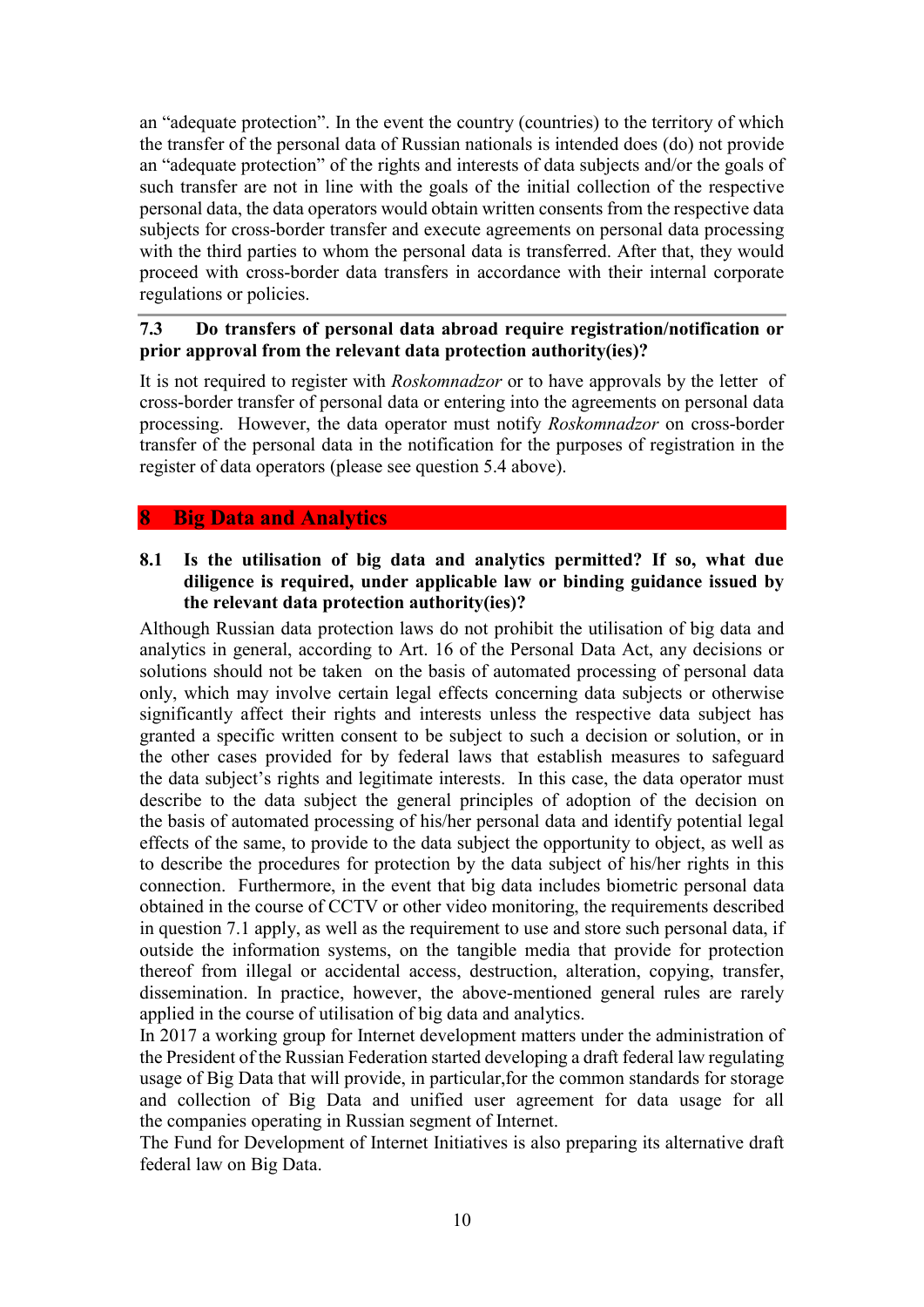#### <span id="page-11-0"></span>**9 Data Security and Data Breach**

#### **9.1 What data security standards (e.g., encryption) are required, under applicable law or binding guidance issued by the relevant data protection authority(ies)?**

The Personal Data Act provides for the obligation of a data operator to take or provide for taking necessary legal, organisational and technical measures in the course of processing of personal data in order to protect thereof from unlawful or accidental access, destruction, modification, blocking, copying, provision, or distribution as well as from any other unauthorised actions with regard to the personal data.

Such measures include, in particular:

(1) the appointment of a Data Protection Officer;

(2) the adoption of the policy on data protection and other documents, including internal regulations (local acts) for the purposes of prevention and detection of breaches of the data protection laws and removal of their consequences;

(3) the implementation of the legal, organisational and technical security measures provided for the applicable legislation;

(4) carrying out an internal control and/or audit for the data processing compliance with the data protection laws and data operator's policy/regulations/local acts;

(5) the evaluation of the damage that may be caused to data subjects in the event of a breach of data protection laws and correlation of such damage and the measures implemented by the data operator; and

(6) the disclosure of the relevant provisions of the data protection laws and data protection requirements defining the policy/documents/local acts of the data operator to the employees and providing for the respective training of the employees.

The data operator must publish its internal data protection policy (e.g., on its Internet site) and be ready to disclose all the documents/local acts to *Roskomnadzor*, if so requested in the course of an inspection.

The requirements to protection of personal data in the course of processing thereof in the personal data information systems approved by the Decision of the Government of the Russian Federation dated 01.11.2012 No. 1119 and other applicable regulatory acts. Security measures to be taken by the data operator include, in particular:

(1) the determination of security threats in the course of processing of personal data in relevant information systems;

(2) the provision of the appropriate level of protection of processing of personal data in relevant information systems in accordance with the requirements set forth by the Government of the Russian Federation;

(3) the application of different duly certified means of protection of personal data (including, encryption);

(4) the evaluation of efficiency of security measures (prior to putting into operation of the information systems);

(5) the recording of computer media containing personal data;

(6) the revealing of unauthorised access to personal data;

(7) the retrieval of personal data that has been modified or destructed due to the unauthorised access;

(8) the adoption of rules governing the access to personal data being processed in relevant information systems, registration and recording of all actions related to personal data in relevant information systems;

(9) the control over the security measures with regard to personal data and level of protection of relevant information systems.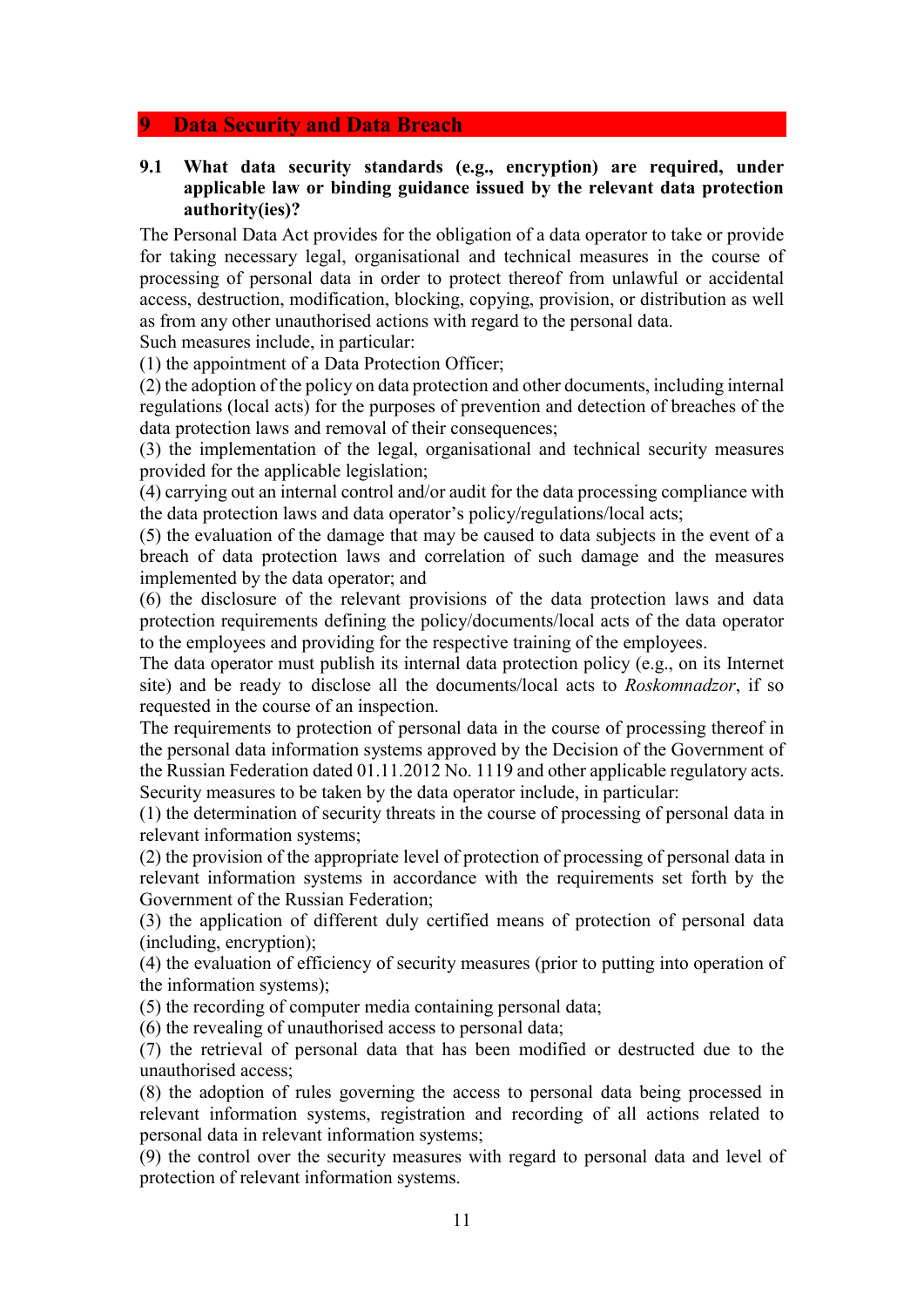<span id="page-12-0"></span>The List and content of organisational and technical measures for providing security of personal data in the course of processing thereof in information systems is approved by the order of the Federal Service for Technical and Export Control ("FSTEC") No. 21 dated 18.02.2013.

The data operator should evaluate the efficiency of the security measures for protection of personal data independently or by engaging companies or individual entrepreneurs possessing license for technical protection of information. FSTEC clarified that the respective evaluation may be conducted as well by attestation of a personal data information system in accordance with the National Standard GOST RO 0043-003- 2012 "Protection of information. Attestation of the objects of informatisation. General provisions".

The use of hardware and software for the purposes of processing of certain personal data (e.g., biometric data) would require the approval from FSTEC and/or Federal Security Service ("FSS"). Furthermore, in the event personal data is processed with the use of encryption means of protection of information, the data operator should implement the organisational and technical measures for providing security of personal data in the course of processing thereof in information systems approved by the order of FSS No. 378 dated 10.07.2014.

## **9.2 Is there a legal requirement to report data breaches to the relevant data protection authority(ies)? If no legal requirement exists, under what circumstances the relevant data protection authority(ies) expects voluntary breach reporting?**

Russian data protection laws do not provide for the obligation of data operators to report data breaches to *Roskomnadzor* or to individuals (data subjects).

In the event that unauthorised processing of personal data is detected, the data operator (or the relevant authorised person) must terminate such processing upon application of the respective data subject within three business days. In cases where it is not possible to provide for processing of personal data in compliance with the applicable law, the data operator must destruct (or provide for destruction by the third party to whom the processing of the personal data was entrusted) such personal data within 10 business days. Following the termination of processing of personal data or destruction thereof, the data operator must notify the data subject (or his/her representative) thereof, and in the event that the request for termination or destruction has been made by *Roskomnadzor*, to notify the latter. If the personal data may not be destroyed within the above-mentioned term, the data operator should block (or provide for blocking by the third party processor) the personal data and destroy (or provide for their destruction) it within six months.

# **10 Enforcement and Sanctions**

| <b>Power</b> | <b>Administrative Sanction</b>                                                                                                                                                                                                                                                     |  |  |
|--------------|------------------------------------------------------------------------------------------------------------------------------------------------------------------------------------------------------------------------------------------------------------------------------------|--|--|
| data.        | Sending requests to individuals/legal Failure to submit, or untimely<br>entities for providing the necessary submission of, information (data) which<br>information on processing of personal is required by the law and is necessary<br>for the performance of lawful activities, |  |  |

#### **10.1 Which enforcement powers the data protection authority(ies) possess?**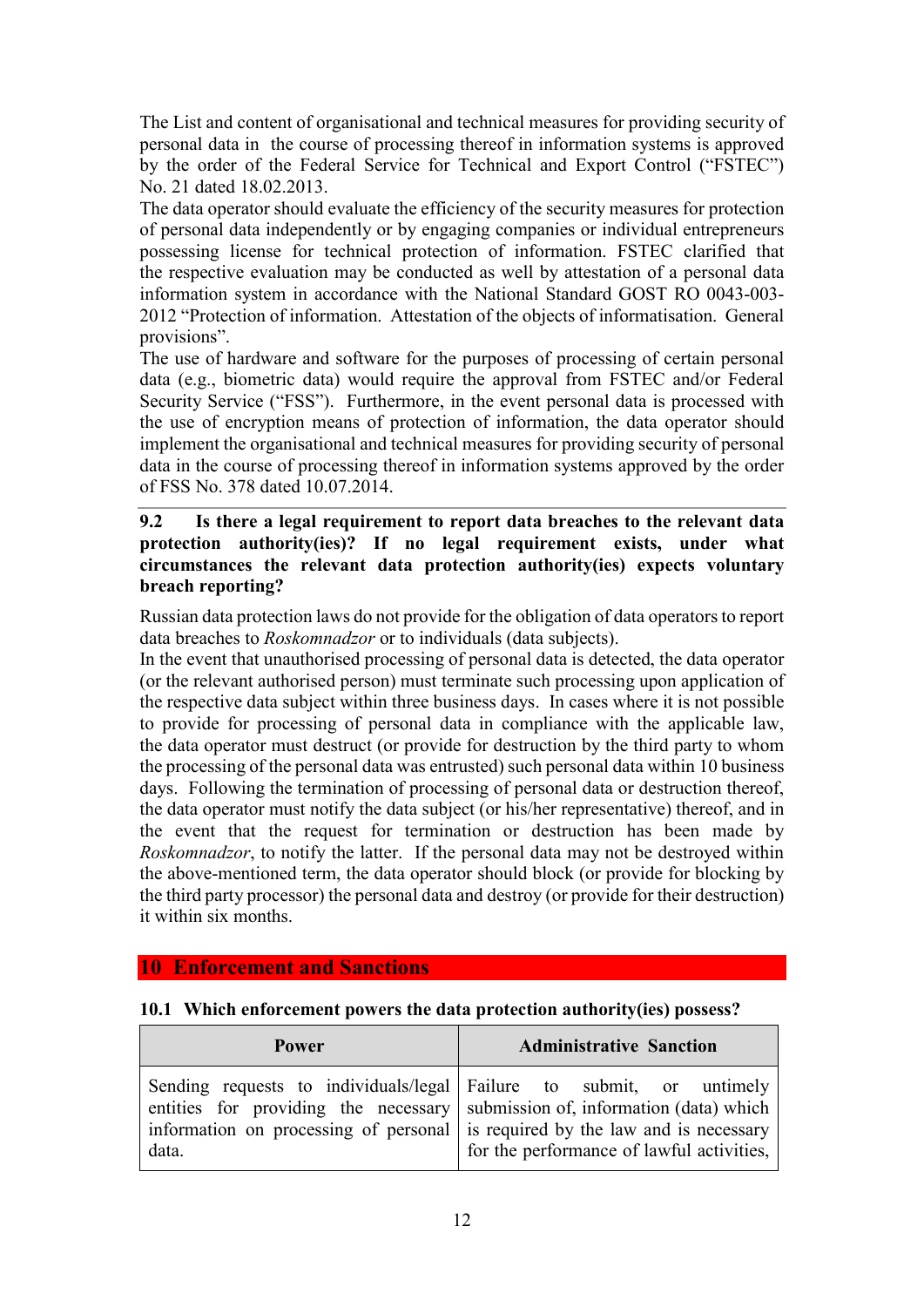| Conducting planned and extra-planned<br>inspections<br>and<br>checking<br>the information containing<br>the<br>notifications on processing of personal<br>data (submitted by the data operators) or<br>engagement of other state agencies for<br>this specific purpose. | or submission of such data in an<br>incomplete or distorted manner shall<br>involve the following administrative<br>sanctions: (1) an administrative fine in<br>the amount of up to RUB 300 (for<br>individuals); or $(2)$ an administrative fine<br>of up to RUB 500 (for officials); and<br>(3) an administrative fine of up to RUB<br>5,000 (for legal entities).                                                                        |  |  |  |  |
|-------------------------------------------------------------------------------------------------------------------------------------------------------------------------------------------------------------------------------------------------------------------------|---------------------------------------------------------------------------------------------------------------------------------------------------------------------------------------------------------------------------------------------------------------------------------------------------------------------------------------------------------------------------------------------------------------------------------------------|--|--|--|--|
|                                                                                                                                                                                                                                                                         | Failure<br>to submit, or untimely<br>information<br>submission of<br>(data)<br>allowing to identify blogger or an owner<br>of a news aggregator, by a provider of<br>involve:<br>hosting<br>shall<br>$(1)$ an administrative fine in the amount<br>of up to RUB 30,000 (for individuals); or<br>(2) an administrative fine of up to RUB<br>300,000 (for legal entities).                                                                    |  |  |  |  |
| Requiring the data operator to<br>amend,<br>block or destroy false or illegally-<br>obtained personal data.                                                                                                                                                             | A failure by the operator to comply<br>within the time frame established by the<br>legislation with the demand<br>from<br>Roskomnadzor to clarify the personal<br>data, block or destruct them shall involve<br>a warning or an administrative fine on<br>individuals in the amount of up to RUB<br>$2,000$ ; on officials - up to RUB 10,000;<br>on individual businessmen - up to<br>RUB 20,000; on legal entities - up to<br>RUB 45,000. |  |  |  |  |
| Restricting<br>to<br>access<br>the information processed in a breach of<br>the data protection laws (provided for<br>blocking of an Internet site according to<br>procedure established<br>by<br>the<br>the<br>Information Protection Act).                             | A failure to perform in due term a lawful<br>prescription<br>of Roskomnadzor (its<br>authorised<br>official)<br>restricting<br>on<br>an access to the information processed in<br>a breach of the data protection laws shall<br>involve a fine of up to RUB 5,000; for<br>individual entrepreneurs $-$ up to RUB<br>30,000; for legal entities - up to RUB<br>100,000.                                                                      |  |  |  |  |
| Suspending or terminating<br>the<br>processing of personal data that has been<br>conducted in breach of the<br>data<br>protection laws.                                                                                                                                 | Not applicable                                                                                                                                                                                                                                                                                                                                                                                                                              |  |  |  |  |
| Bringing civil actions with competent<br>courts for the protection of rights of data<br>subjects and representing the interests of<br>data subjects before the trial.                                                                                                   | The following legal remedies that may<br>be granted upon a court's decision<br>include: (1) a termination of the data<br>breaches; (2) an award of damages and                                                                                                                                                                                                                                                                              |  |  |  |  |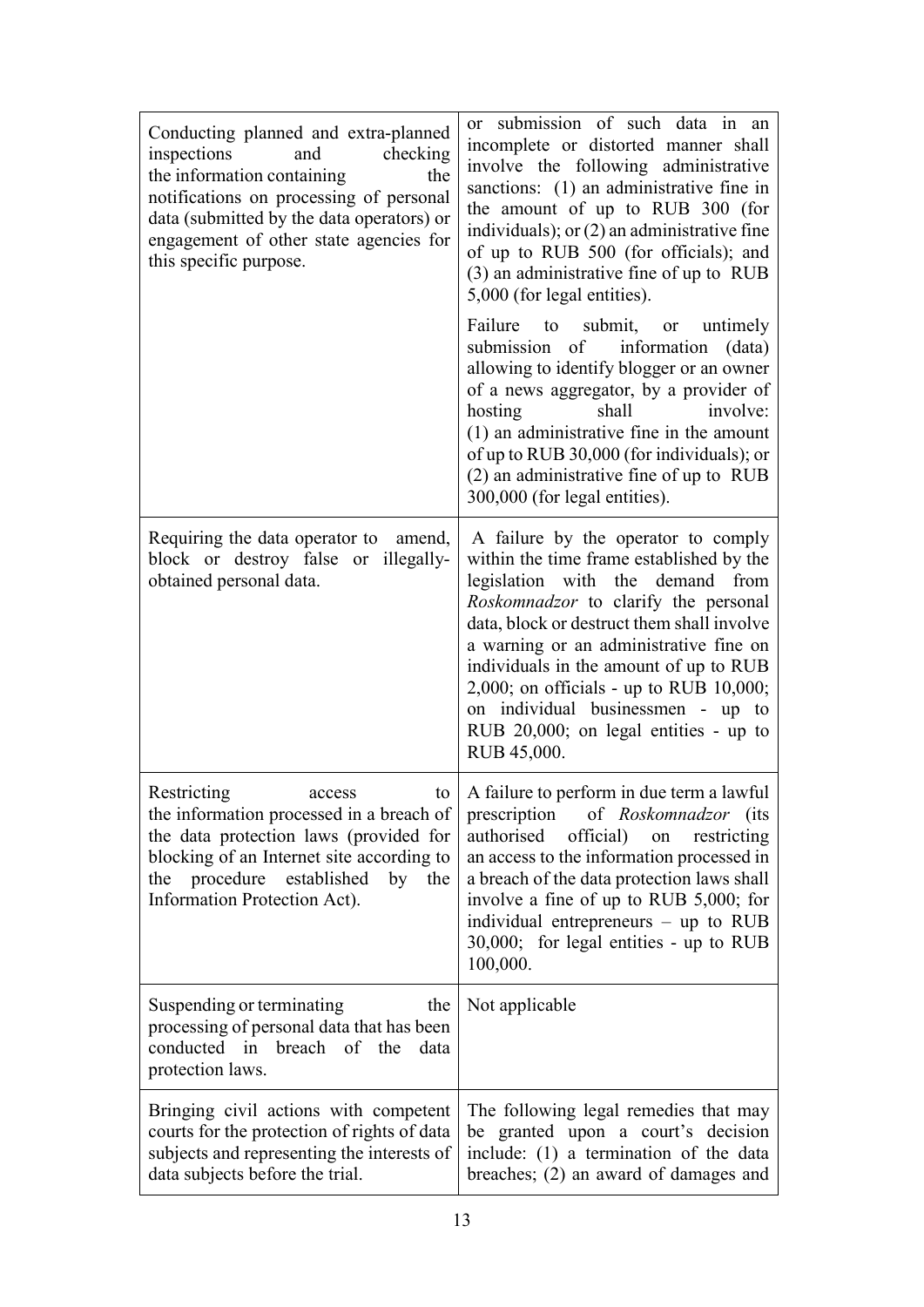|                                                                                                                                                                                                                               | compensation of moral harm; and<br>(3) a publication of court order.                                                                                                                                                                                                                                                                                                                                                                                                                                                                                                                                                         |
|-------------------------------------------------------------------------------------------------------------------------------------------------------------------------------------------------------------------------------|------------------------------------------------------------------------------------------------------------------------------------------------------------------------------------------------------------------------------------------------------------------------------------------------------------------------------------------------------------------------------------------------------------------------------------------------------------------------------------------------------------------------------------------------------------------------------------------------------------------------------|
| Sending to<br><b>FSTEC</b><br>and FSS the information on the technical<br>and organisational measures for personal<br>data protection implemented by a data<br>operator.                                                      | Not applicable                                                                                                                                                                                                                                                                                                                                                                                                                                                                                                                                                                                                               |
| Filing a petition with<br>the<br>authorised body for<br>the<br>purposes of suspension or cancellation<br>of<br>the licence issued to the<br>data operator.                                                                    | Not applicable                                                                                                                                                                                                                                                                                                                                                                                                                                                                                                                                                                                                               |
| Sending materials to the Prosecutor's<br>Office<br>and other law<br>enforcement<br>for<br>the<br>agencies<br>of<br>purposes<br>commencement of criminal cases in<br>connection with the breaches of data<br>subjects' rights. | Not applicable                                                                                                                                                                                                                                                                                                                                                                                                                                                                                                                                                                                                               |
| Issuing<br>binding<br>prescriptions<br>and<br>fault<br>bringing<br>the<br>persons<br>at<br>to<br>administrative liability.                                                                                                    | A failure to perform in due term a lawful<br>(order,<br>prescription<br>decision)<br>of<br>Roskomnadzor (its authorised official)<br>regarding amending a breach of the<br>legislation (other than in the cases<br>specified<br>shall<br>above)<br>involve<br>the following administrative sanctions:<br>$(1)$ an administrative fine in the amount<br>of up to RUB 500 (for individuals); or<br>$(2)$ an administrative fine of up to 2,000<br>or disqualification for a term of up to<br>officials);<br>three<br>(for<br>years<br><sub>or</sub><br>(3) an administrative fine of up to RUB<br>20,000 (for legal entities). |

# **10.2 What is the data protection authority's approach to exercising its powers?**

*Roskomnadzor* is authorised to effect control and surveillance over compliance of personal data processing with the requirements of the Personal Data Act (the state control and surveillance over personal data processing). The procedures for organisation and conducting of inspections of legal entities and individual entrepreneurs - personal data operators by *Roskomnadzor,* as well as the procedures for organisation and conducting the state control and surveillance over personal data processing are established by the Government of the Russian Federation.

Generally, *Roskomnadzor* exercises its powers in connection with incompliance by data operators with the requirements of the data protection laws if the respective breaches are reported by data subjects directly to *Roskomnadzor* or its officials reveal them in the course of scheduled or non-scheduled inspections of data operators. In the first case, *Roskomnadzor* usually sends a request to the data operator to provide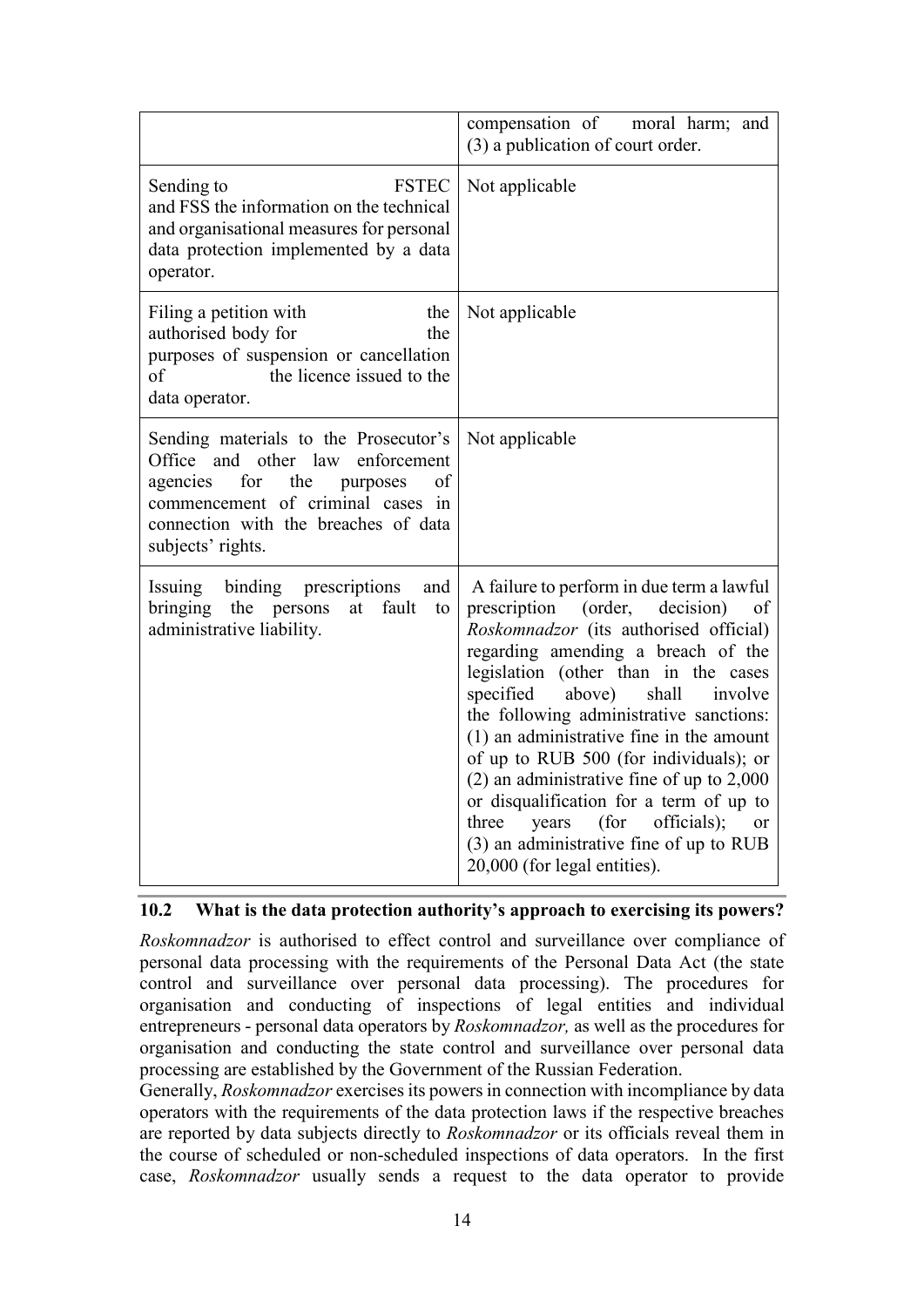the information in connection with the data subject's complaint. If the information provided by the data operator confirms that a breach of data protection laws was sustained by the latter or a breach is revealed in the course of an inspection, *Roskomnadzor* will serve a binding prescription to the data operator requiring the rectification of the breach. *Roskomnadzor* may, in addition, impose administrative sanctions (fines) for the relevant breaches of the data protection laws and restrict access to the information being processed in a breach of the personal data protection laws (provide for blocking of an Internet site according to the procedure established by the Information Protection Act). Currently, *Roskomnadzor* conducts inspections of data operators in accordance with the Administrative regulation approved by *Minkomsvyaz*; the schedule of inspections for 2020 is available (in Russian) at [https://rkn.gov.ru/plan](https://rkn.gov.ru/plan-and-reports/)[and-reports/.](https://rkn.gov.ru/plan-and-reports/)

In the event that breaches constituting crimes are committed (i.e., illegal gathering or dissemination of the information constituting private or family secret of an individual), *Roskomnadzor* may, with the necessary assistance of law enforcement agencies, institute criminal proceedings with respect to officers of the data operator.

A risk-based model of control and supervision activities, the transition to which is carried out in 2016 under the decision of the President and the Government of the Russian Federation, implies that planning of inspections is carried out depending on the category of risk or class of danger the activity of the audited persons and is aimed at reducing administrative pressure on business.

Despite the fact that in 2019, a little less scheduled inspections were carried out, there is a percentage increase in the detected violations from the total number of inspections. Thus, in 2018, 26.9% of violations were detected from the total number of inspections, and in  $2019 - 29\%$ .

Typical violations revealed in the course of systematic control:

- No policy on personal data processing is published on the web site by operator;
- No acceptance of the consent to the processing of personal data when collecting data through the web site;
- Violation of the requirements on the localization of the web site database.

#### **10.3 What are the administrative penalties for breaches of the personal data legislation?**

Article 13.1. of the Administrative Code provides for liability for violations of the legislation on personal data, in particular:

- 1) the personal data processing in cases not provided for by the legislation on personal data, or personal data processing that does not match the purposes of personal data collection, if these actions do not contain elements of a criminal offense, shall involve a warning or an administrative fine on citizens in the amount of up to RUB 3,000; on officials - up to RUB 10,000 roubles; on legal entities - up to RUB 50,000;
- 2) the personal data processing without the written consent by the personal data subject, if these actions do not contain elements of a criminal offense, or personal data processing in violation of the requirements for the information to be included in the consent to the personal data processing established by the legislation on personal data, shall involve an administrative fine on citizens in the amount of up to RUB 5,000; on officials - up to RUB 20,000; on legal entities - up to RUB 75,000;
- 3) the failure by the operator to perform the obligation to publish or otherwise provide unrestricted access to the document that defines the operator's policy in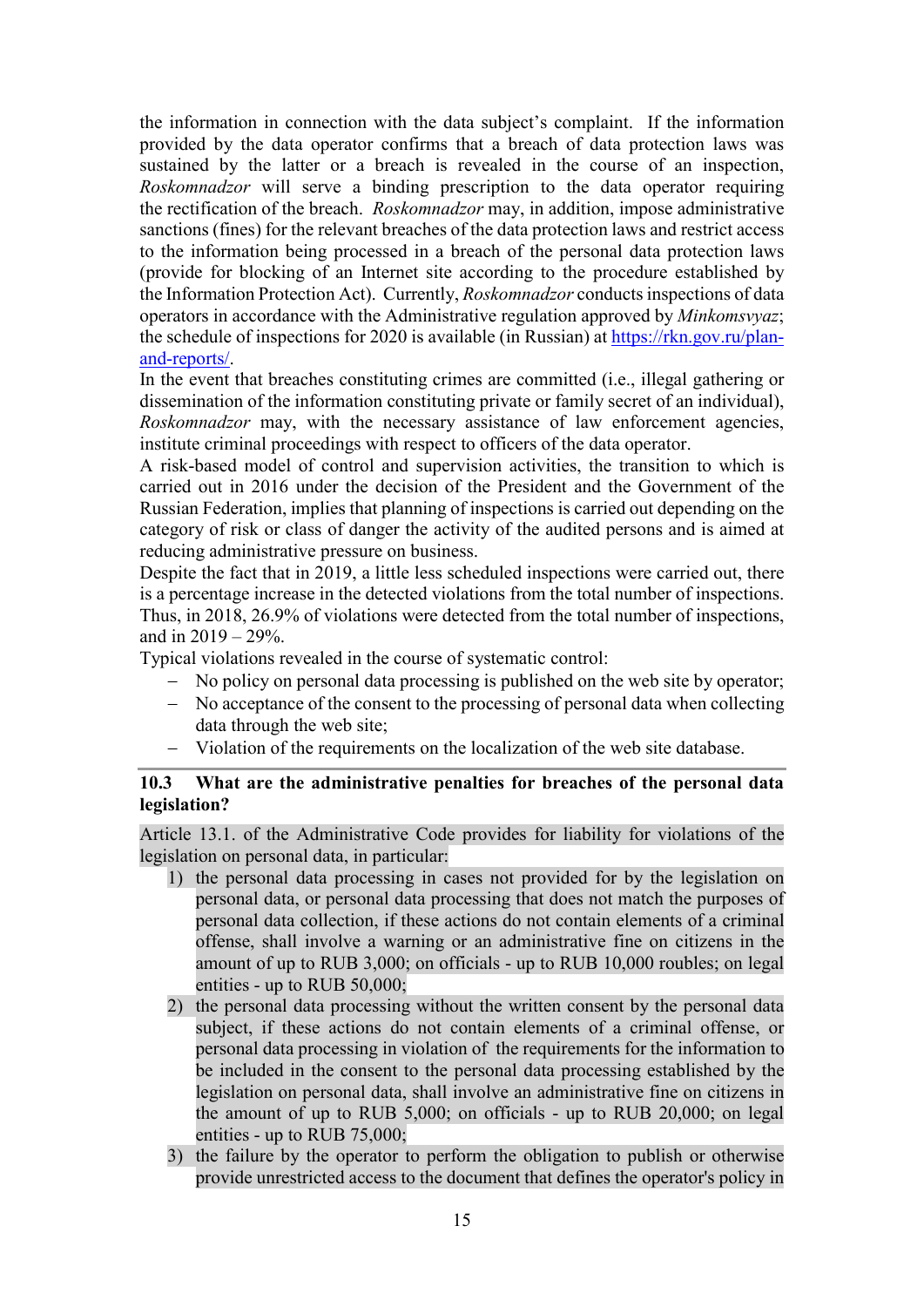relation to personal data processing, or information about the current requirements for the personal data protection, shall involve a warning or an administrative fine on citizens in the amount of up to RUB 1,500; on officials up to RUB 6,000; on individual businessmen - up to 10,000 roubles; on legal entities - up to RUB 30,000;

4) the failure by the operator when collecting personal data, including through Internet, to ensure that recording, systematization, accumulation, storage, clarification (update, change), or extraction of personal data of Russian citizens using databases located on the territory of the Russian Federation, shall involve an administrative fine on citizens in the amount of up to RUB 50,000; on officials - up to RUB 200,000; on legal entities – up to RUB 6 million; a repeated commission of this administrative offense shall involve an administrative fine on citizens in the amount of up to RUB 100,000; on officials – up to RUB 800,000; on legal entities - up to RUB 18 million (this liability effective from 2 December 2019).

There is also administrative liability for a failure by an Internet provider to perform the obligation to limit or resume access to the information access to which it should be limited or resumed on the basis of the data received from Roskomnadzor: a fine of up to RUB 5,000 for individuals; for individual entrepreneurs – up to RUB 30,000; for legal entities - up to RUB 100,000. Protocols on administrative offences under the said article shall be issued by Roskomnadzor officials. The authority to consider cases on the respective administrative offences is conferred to judges.

# **10.4 In which cases criminal sanctions apply for data security violations?**

Under the Criminal Code of the Russian Federation unauthorised or illegal collection or distribution of data constituting private secret or family secret shall involve the following criminal sanctions: (1) a criminal fine of up to RUB 200,000 or a salary amount for the period of 18 months; or (2) a forced labour for the period of 360 hours; or (3) correctional works for the period of 12 months; or (4) compulsory works for the period of two years with or without disablement for the period of three years; or (5) an arrest for the period of four months; or (6) an imprisonment for the period of up to two years with disablement for a period of three years.

Using the personal data obtained by illegal means, if such actions are committed for the purposes of entering data on a straw person in the unified state register of legal entities shall involve the following criminal sanctions: (1) a criminal fine of up to RUB 500,000 or a salary of a convicted person for the period of up to 3 years; or (2) compulsory works for the period of three years; or (3) an imprisonment for the period of up to three years.

Illegal access to computer information protected by law, if such action involved distraction, blocking or modification of such information shall involve the following criminal sanctions: (1) a criminal fine of up to RUB 200,000 or a salary of a convicted person for the period of up to 3 years; or (2) correctional works for the period of 12 months; or (3) a compulsory works for the period of two years; or (4) a restriction of freedom for the period of two years; or (5) an imprisonment for the period of up to two years.

# **10.5 What enforcement trends have emerged during the previous 12 months?**

|      |       | <i>Roskomnadzor</i> maintains the Register of violators of the rights of subjects of personal |                   |          |    |
|------|-------|-----------------------------------------------------------------------------------------------|-------------------|----------|----|
| data | which | available                                                                                     | (n <sub>n</sub> ) | Russian) | at |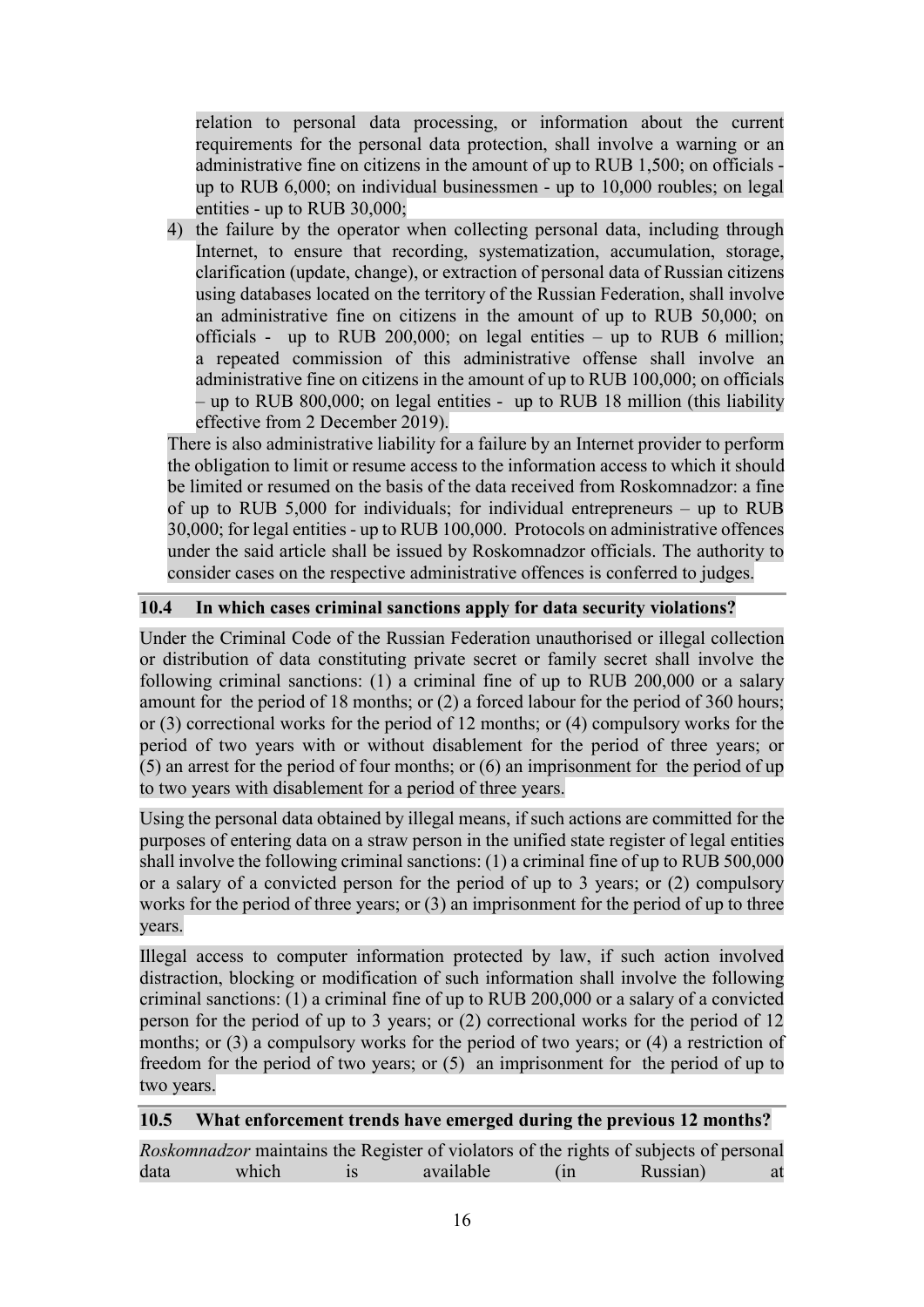<http://pd.rkn.gov.ru/registerOffenders/viewregistry/> (the Register of infringers). The Internet addresses and domain names of Internet resources where personal data of Russian nationals is processed in violation of the requirements of the Personal Data Act and other applicable legislation are included in the Register of infringers upon a court decision and an access to such resources is restricted in the territory of Russia.

The first precedent for inclusion into the Register of infringers of a foreign social media and a limitation of access thereto was the decision of the Tagansky Court of Moscow dated 4 August 2016 on the claim of *Roskomnadzor* against LinkedIn Corporation (USA), which is an administrator of the internet – resources http:/ /www.linkedin.com and http://linkedin.com. The decision was upheld by the appellate ruling made by the civil board of the Moscow City Court dated 10 November 2016.

Roskomnadzor and its territorial authorities filed 41 claims in 2019 and 111 claims in 2018 in order to add Internet resources to the Register of infringers.